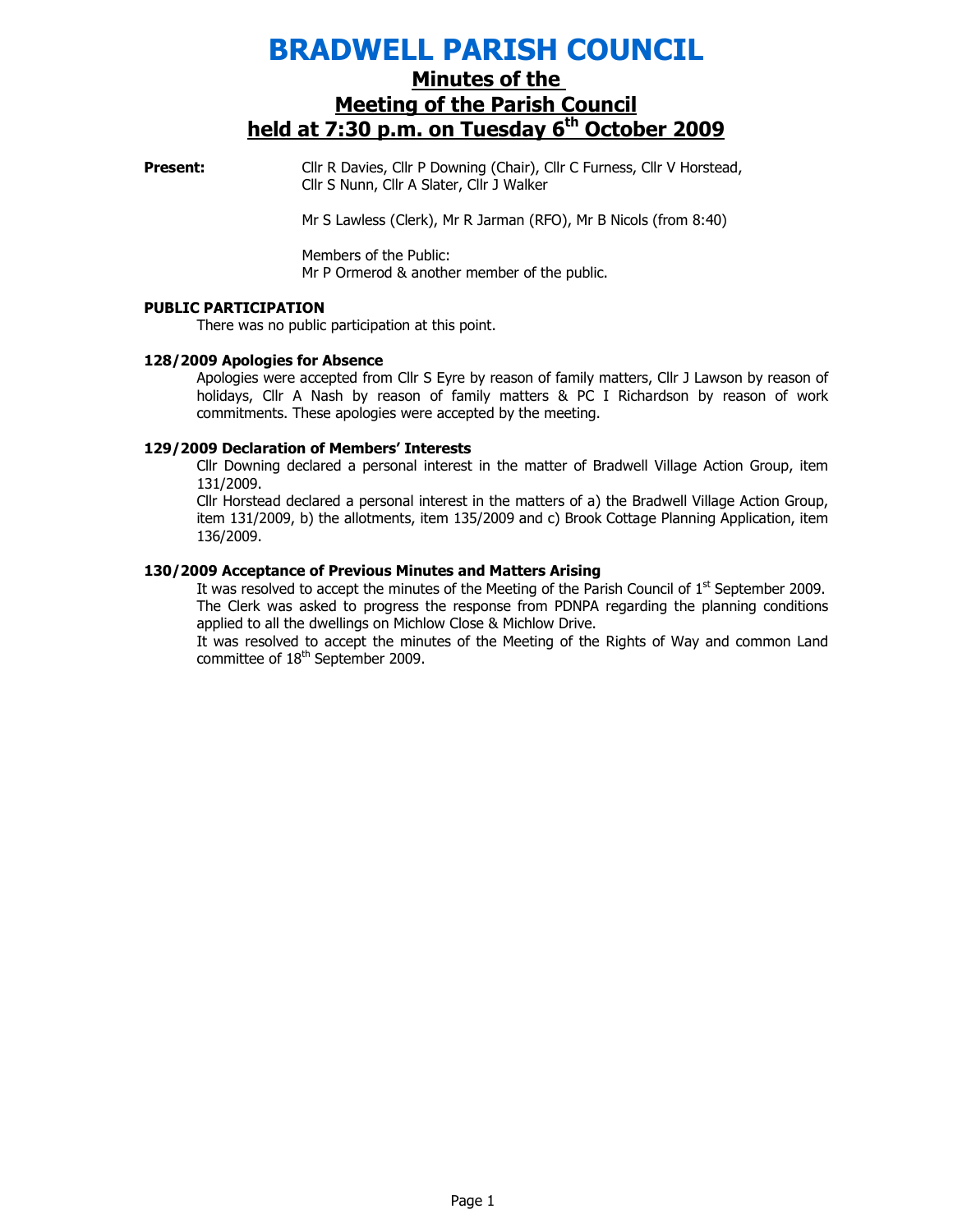#### 131/2009 Finance

| <b>Authorisations for Approval</b> |
|------------------------------------|
|------------------------------------|

|    | <b>Payee</b>                  | <b>Amount</b><br>(£) | <b>Purpose</b>                         |
|----|-------------------------------|----------------------|----------------------------------------|
|    |                               |                      |                                        |
| 1  | Mr S Lawless                  | 783.17               | Clerk's salary, allowances & expenses  |
|    |                               |                      | (photocopying & stationery - £60.36).  |
| 2  | Mr R Jarman                   | 271.58               | RFO's salary & allowance               |
| 3  | Mrs S Wharton                 | 56.00                | Youth Centre cleaning services         |
| 4  | Brian Nicols Gas Services Ltd | 412.50               | Caretaking services                    |
| 5  | Mr A Samwell                  | 10.00                | Bus shelter cleaning                   |
| 6  | Julian Frith                  | 30.00                | Caretaking services                    |
| 7  | Favel, Smith & Lawson         | 381.50               | Legal Services - Peace Gardens         |
| 8  | J Goodinson                   | 320.00               | Tree Surgery - Town Bottom             |
| 9  | BG Sports & Leisure           | 425.27               | Sinking Fund - Playground equipment    |
|    |                               |                      | on Beggars Plot                        |
| 10 | The Royal British legion      | 16.50                | Chair's Allowance - Remembrance        |
|    |                               |                      | Wreath                                 |
| 11 | E-ON                          | 2.24                 | Carnival - Electricity on Beggars Plot |
| 12 | Bakewell & Eyam Community     | 105.00               | YC - Bus Hire                          |
|    | Transport                     |                      |                                        |
| 13 | <b>BT</b>                     | 62.55                | YC - Adjusted Line & Phone charges     |
| 14 | Royal Bank of Scotland        | 57,761.00            | Re-investment of maturing bond         |
| 15 | Mr C Furness                  | 9.60                 | <b>Travel Expenses</b>                 |
| 16 | Wild Park Brailsford          | 40.00                | YC - Paintballing Excursion            |
|    |                               |                      |                                        |
|    | <b>TOTAL</b>                  | £60,686.91           |                                        |
|    |                               |                      |                                        |

It was resolved to approve the above financial authorisations excepting numbers 14 & 16. Number 14 is superseded by the re-investment decision below and number 16 is to be resubmitted next month with supporting documentation.

#### Matters Raised by RFO (working papers to be provided by RFO)

The RFO reported that updating the signatories for council bank accounts would be completed after the meeting.

The RFO reported that information had been received about a new investment product with the Abbey bank that would be suitable for re-investment of council reserves. This 12 month bond product will yield 2.5%. It was resolved to invest £50,000 in the Abbey bond by taking £43,000 from the Halifax and £7,000 from the Alliance accounts.

The RFO tabled documents confirming to the Chair & the Clerk that the monthly process of bank reconciliation is working satisfactorily.

The process for deciding the value of the precept for the coming fiscal year was discussed. It was decided that the precept should be decided at the November council meeting and that, to aid decision making, the RFO should provide three sets of figures for that meeting a) based on 0% inflation, b) based on the current inflation rate and c) allowing no call on council reserves.

#### Other Financial Matters

The need for financial support for the Bradwell Village Action Group in recompense for publishing the council news in Bradwell News was discussed in principle. It was resolved, subject to a properly documented application, to pay £40 per issue for the coming year.

#### 132/2009 Parish Council Processes

The notification of a Parish Council ethics training course was discussed. It was decided that Cllr Horstead should attend this course. The Clerk is to make arrangements.

The need for a system to improve acoustics during meetings was discussed. Cllr Downing presented the results of his investigation into PA systems. It was decided that Cllr Downing and the Clerk should meet with Mr Bradwell to discuss options for improving the existing system installed in the Hall.

#### 133/2009 Village Issues / Initiatives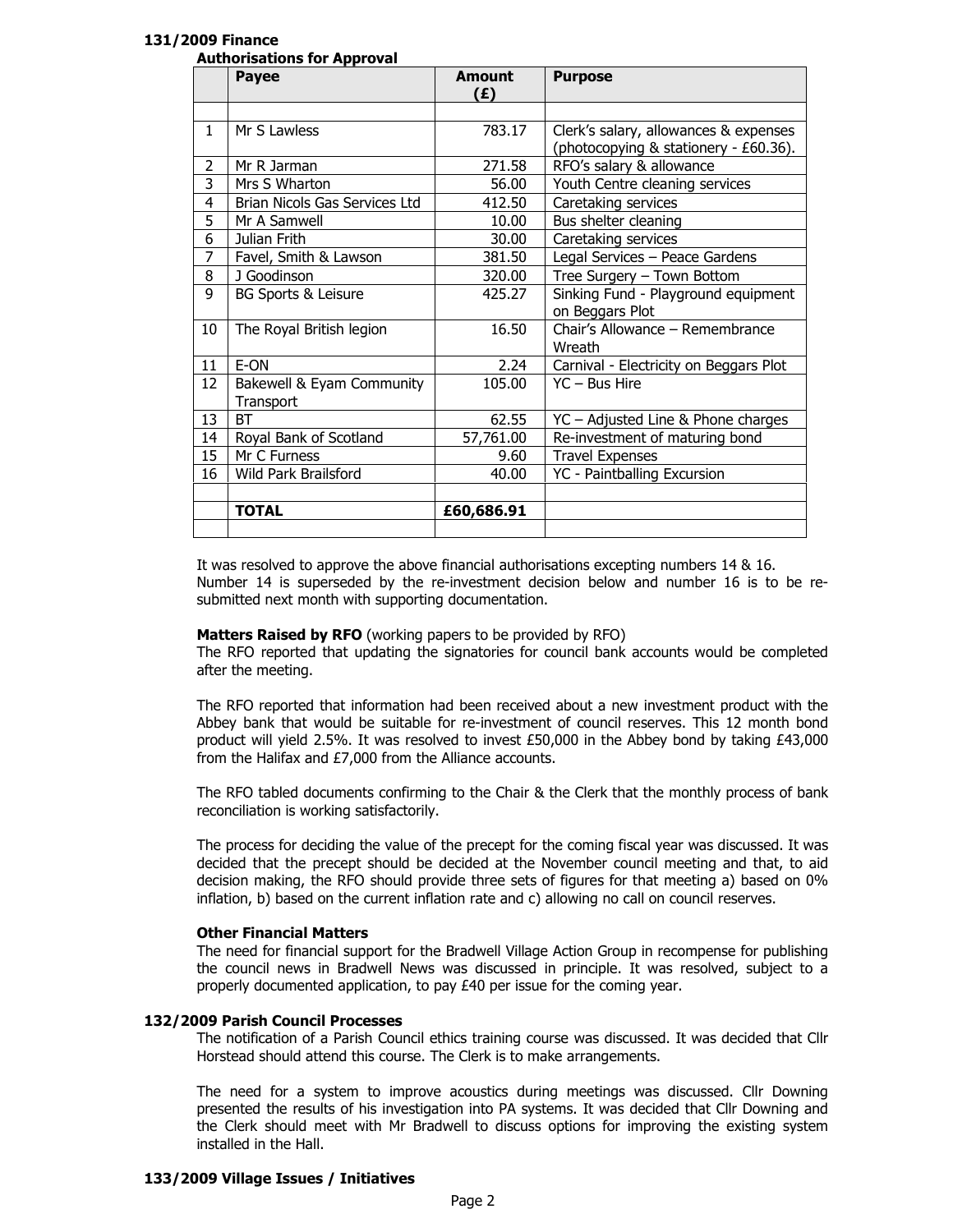The Clerk read the monthly report provided by PC I Richardson of Derbyshire Constabulary.

Cllr Downing presented his report on the current situation with the Youth Centre. He reported on the last meeting with the DCC Youth worker and the matters raised there. Cllr Walker was asked to pass the latest volunteer rota to Cllr Downing, and the Clerk was asked to raise the matter of the loose external wiring with the Newburgh works manager. The next meeting with the DCC Youth worker was planned for 3rd November.

Cllr Davies gave his report on securing Carnival bunting fixing points to the properties of selected residents. He stated that this would be progressed next year before the Carnival.

It was decided to refer the matter of the letter from St. Barnabas Church regarding their Christmas Tree Festival to the next Youth Centre meeting.

#### 134/2009 Playing Fields & Village Caretaking

The village caretaker gave his monthly report. On the Town Bottom Playing Field he reported that he had removed a cherry tree, tidied the bushes at the edge, improved the zip-wire and repaired the walls. He was asked to reshape the tree on Towngate green. The Clerk is to investigate if bird-proof litter bins could be provided around Town Lane.

Cllr Slater reported on his investigation into acquiring suitable Christmas tree lights. Cllr Eyre had earlier informed the Clerk that he would ensure a suitable tree was provided on Beggars Plot Playing Field.

The letter from a resident asking for specialist play equipment on Town Bottom Playing Field was considered. It was decided that the Clerk should conduct further investigations into this matter and report to the November meeting.

#### 135/2009 Highways, Rights of Way & Open Spaces

Cllr Nunn gave her report on the recent inter-parish group meetings to protect ancient parish highways.

Progress in establishing Parish Council allotments in Bradwell was discussed. It was decided that a) the Clerk should re-send a previous letter by recorded delivery, b) the Clerk should write to the owner of land near Stretfield, c) Cllrs Davies & Furness should approach Lafarge to investigate the provision of suitable land.

Cllr Nunn presented her report from the Rights of Way & Common Lands committee. This report included:-

- Progress in maintaining the parish footpaths.
- Progress with the Peace Gardens. The Peace Gardens are now registered with the Land Registry in the name of Bradwell Parish Council. It was resolved to proceed in registering the Peace Gardens as a Village Green.
- The status of Beggars Plot was discussed. It was decided not to proceed with registration as a Village Green, and to review council planning policies at the next meeting.
- The proposed Transport Information Guide still requires further work before being presented to the committee.
- The Dale Quarry. This is to be put on the agenda for the next meeting.
- DDDC Minor Maintenance agreement. It was decided to opt out of the present agreement and the Clerk was asked to write to DDDC to confirm this decision.

The letter from a resident regarding footpaths in the Michlow Lane area was discussed. It was decided to ask Cllrs Davies & Furness to thank Lafarge for their work.

The request from a resident that the car parking spaces immediately in front of the Co-operative Retail store should be designated for disabled use only was discussed. It was decided that the Clerk should send this letter to DCC Highways department for their consideration.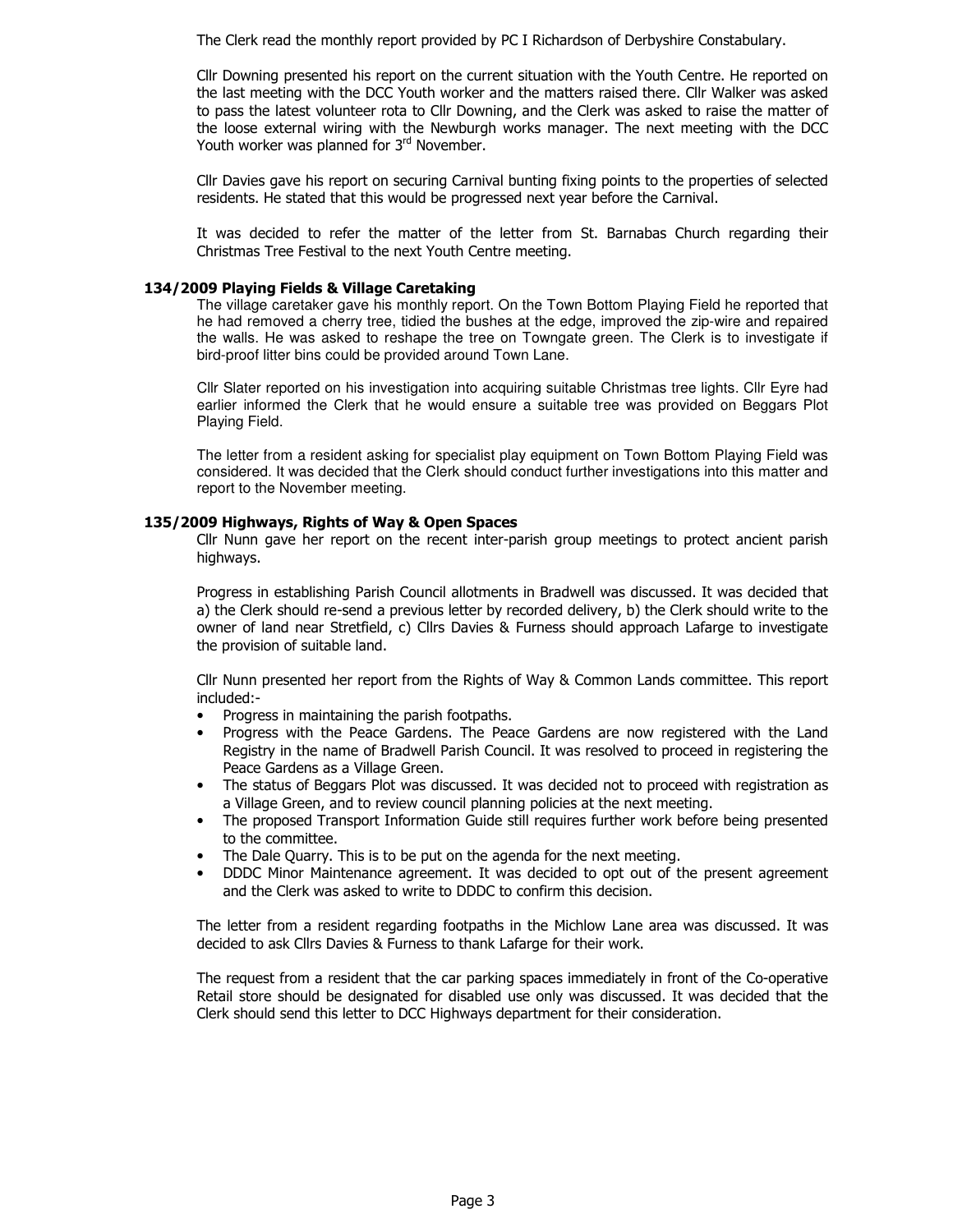#### 136/2009 Planning Applications

| Date of<br>Application<br><b>Notice</b> | Reference        | Property                                                                | Summary                                                                                                                                                                                                                                                      |
|-----------------------------------------|------------------|-------------------------------------------------------------------------|--------------------------------------------------------------------------------------------------------------------------------------------------------------------------------------------------------------------------------------------------------------|
|                                         |                  |                                                                         |                                                                                                                                                                                                                                                              |
| 04/09/09                                | NP DDD 0909 0794 | <b>Brook</b><br>Cottage,<br>Brookside, Bradwell                         | Single<br>side<br>storey<br>extension.                                                                                                                                                                                                                       |
|                                         |                  |                                                                         |                                                                                                                                                                                                                                                              |
| 10/08/09                                | NP DDD 0809 0717 | <b>Jeffrey</b><br>Hillcote,<br>Lane, Bradwell                           | Demolition of porch and<br>construction/conversion of<br>larger kitchen and toilet<br>facilities.<br><b>The</b><br>council<br>objected<br>this<br>to<br>application.                                                                                         |
|                                         |                  |                                                                         |                                                                                                                                                                                                                                                              |
| 13/11/08                                | NP HPK 1108 1031 | Lafarge Cement UK<br>plc, Hope Cement<br>Works, Hope                    | Infrastructure for<br>using<br>PFA in cement.                                                                                                                                                                                                                |
|                                         |                  |                                                                         |                                                                                                                                                                                                                                                              |
| 22/05/09                                | NP DDD 0509 0384 | Methodist<br><b>Bradwell</b><br>Church,<br>Towngate,<br><b>Bradwell</b> | Erection<br>of<br>shed<br>for<br>of Teddy<br>storage<br>Bear<br>The<br>Club.<br>council<br>this<br>supported<br>application.                                                                                                                                 |
|                                         |                  |                                                                         |                                                                                                                                                                                                                                                              |
| 16/09/08                                | NP DDD 0908 0819 | New Road, Bradwell,<br>Derbyshire                                       | Conversion of redundant<br>building to dwelling.<br>The council <b>opposed</b> this<br>application and noted that<br>the<br>garage<br>not<br>was<br>redundant<br>and<br>the<br>of<br>proposal<br>was<br>out<br>character. The appeal was<br>lodged 02/06/09. |
|                                         |                  |                                                                         |                                                                                                                                                                                                                                                              |

#### CONFIDENTIAL BUSINESS

It was resolved that in view of the confidential nature of the business about to be transacted, it was advisable in the public interest that the press and public be temporarily excluded and they were instructed to withdraw.

The reason given for this exclusion is under the Freedom of Information Act exemption Section 36 – Conduct of Public Affairs.

Cllr Horstead left the meeting at this point.

#### NP DDD 0909 0794B - Brook Cottage, Brookside, Bradwell

It was resolved that the Clerk write to PDNPA objecting to this planning application.

It was resolved to remove confidentiality and to return to normal business. Cllr Horstead returned to the meeting.

#### Newburgh Estates Ltd.

The amended Outline Planning Application, NP/DDD/1208/1089, from Newburgh Estates Ltd. for the Newburgh site was discussed.

Cllr Downing reported on progress since the Village Meeting and the establishment of the B.A.N.D. group.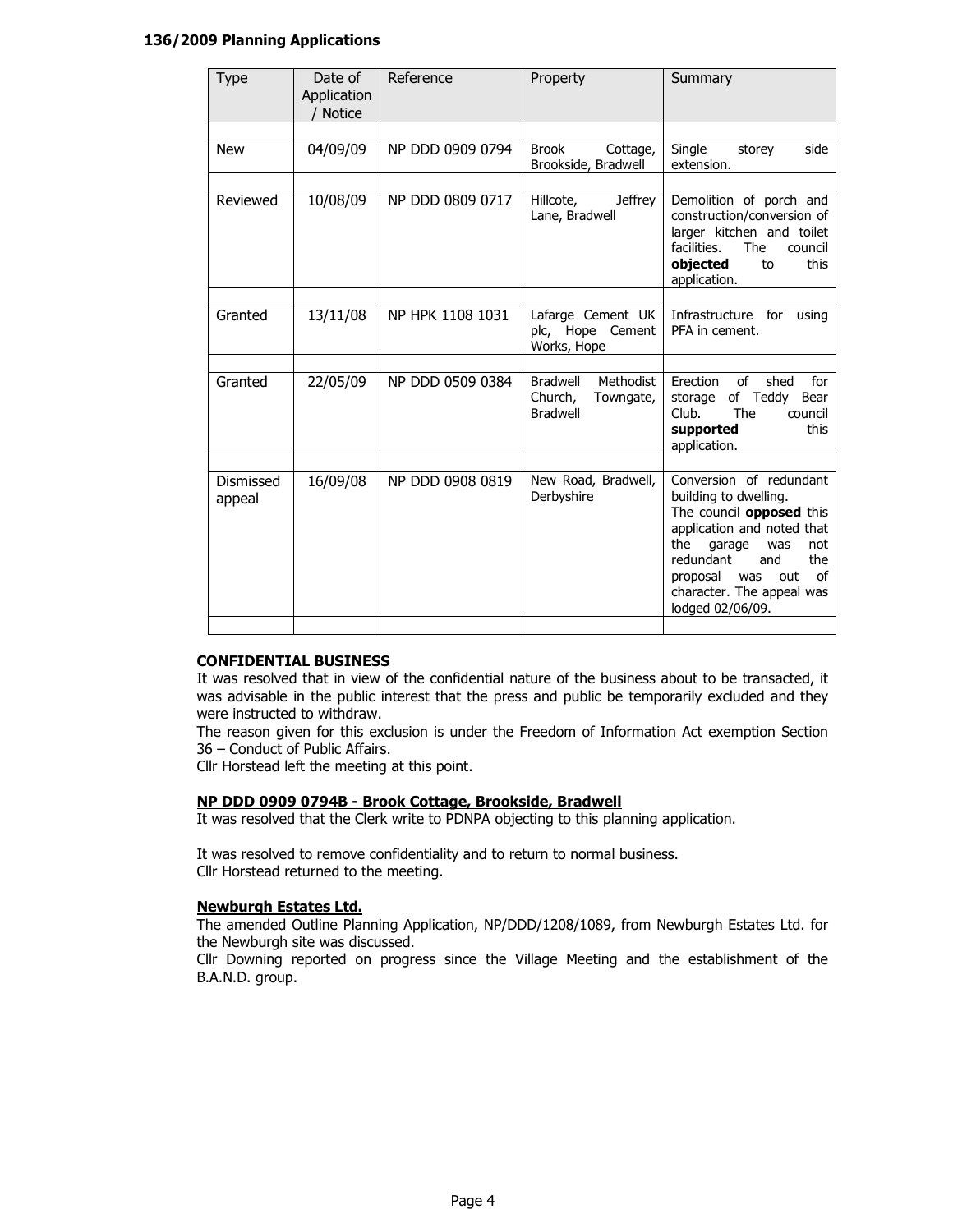#### 137/2009 Reports from Council Representatives on Outside Bodies / Attendance at External Meetings / Relationship with Local Authorities & Other Bodies

#### Recent Meetings:

| <b>Date</b> | <b>Event</b>                                             | <b>Council</b><br><b>Representative(s)</b> |
|-------------|----------------------------------------------------------|--------------------------------------------|
|             |                                                          |                                            |
| 05/09/09    | DALC AGM                                                 |                                            |
|             | Council Chamber, County Hall, Matlock 11:00              |                                            |
| 08/09/09    | Derbyshire Constabulary - Have Your Say consultation     |                                            |
|             | Town Hall, Matlock 10:00 - 15:00                         |                                            |
|             | Railway Station, Matlock 17:00 - 19:00                   |                                            |
| 15/09/09    | Derbyshire Constabulary Parish Councils' Evening, Police |                                            |
|             | <b>HQ, Ripley. 19:00</b>                                 |                                            |
| 15/09/09    | High Peak & Hope Valley Community Rail Partnership       |                                            |
|             | Lawrence Hall, Hathersage 10:00                          |                                            |
| 19/09/09    | PDNPA Parishes' Day & AGM                                | <b>Cllr Furness</b>                        |
|             | Ilam Hall Youth Hostel, Ilam, Ashbourne 11:00 - 16:00    |                                            |
| 24/09/09    | SDD - Themed Community Safety Panel Meeting, Town        |                                            |
|             | Hall, Bank Rd, Matlock 10:00 - 13:00                     |                                            |
| 29/09/09    | DRCC – AGM & $85th$ Birthday celebrations                |                                            |
|             | Markham Vale Centre, Nr. Bolsover 14:30 - 16:30          |                                            |
|             |                                                          |                                            |

#### Future Meetings:

| <b>Date</b> | <b>Event</b>                                                                                                                          | <b>Council</b><br>Representative(s) |
|-------------|---------------------------------------------------------------------------------------------------------------------------------------|-------------------------------------|
|             |                                                                                                                                       |                                     |
| 05/10/09    | East Midlands Regional Plan review<br>Agricultural Business Centre, Bakewell from 17:30 to 21:00                                      |                                     |
| 14/10/09    | DDDC - Parish Council training - Ethics<br>Agricultural Business Centre, Bakewell 19:00                                               |                                     |
| 22/10/09    | County Council - Parish Council Liaison Forum<br>County Hall, Matlock 18:00 - 20:30                                                   | <b>Cllr Downing</b>                 |
| 27/10/09    | BECT - Bakewell & Eyam Community Transport AGM<br>Social Evening at the Darley Dale Methodist Church Rooms<br>18:30 with AGM at 19:15 |                                     |
|             |                                                                                                                                       |                                     |